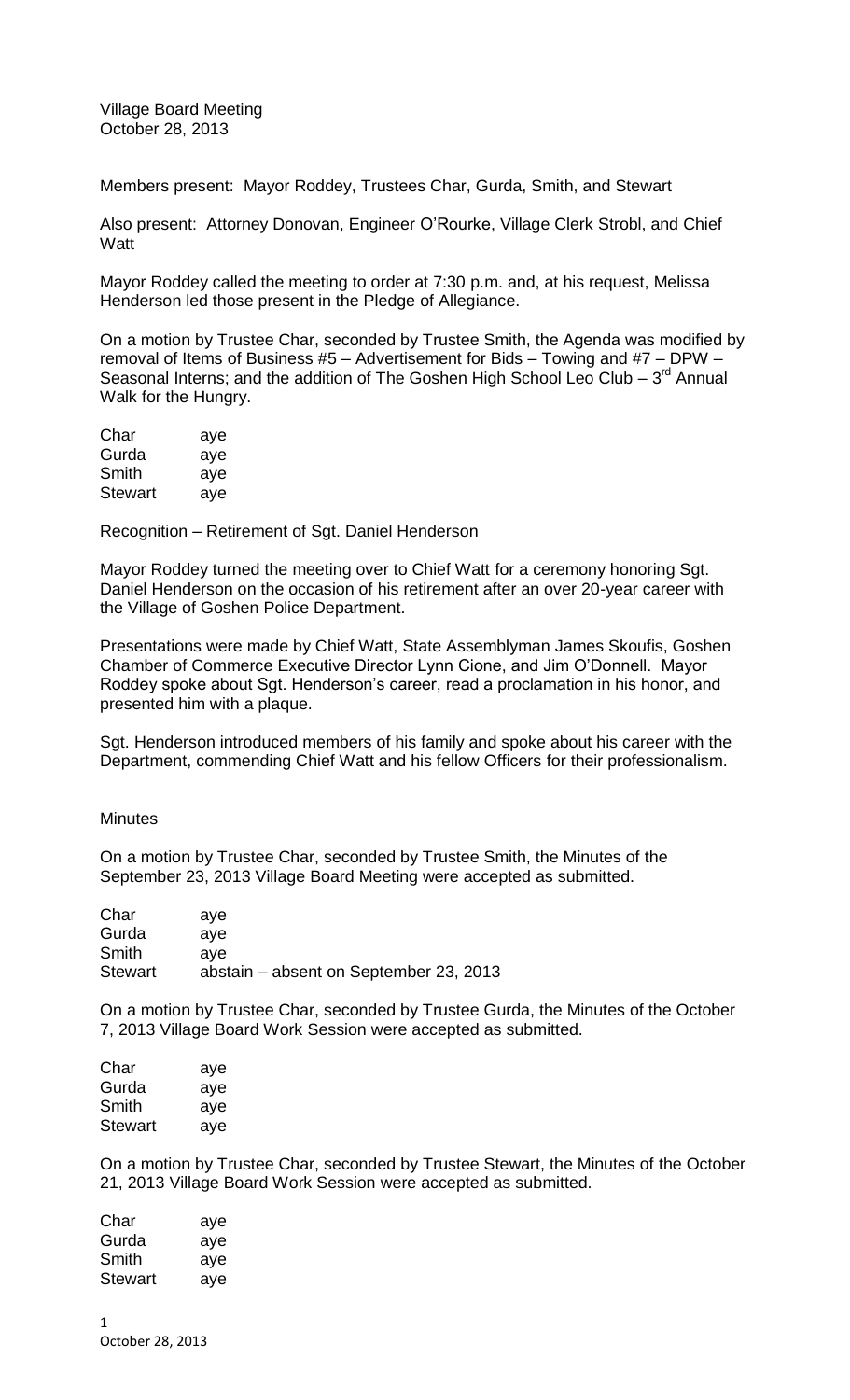**Communications** 

Mayor Roddey reviewed a request from the Mid-Hudson St. Patrick's Parade Committee to hold its 38<sup>th</sup> annual parade on Sunday, March 16, 2014 in Goshen.

On a motion by Trustee Char, seconded by Trustee Gurda, permission for the parade was granted.

| Char           | aye |
|----------------|-----|
| Gurda          | aye |
| Smith          | aye |
| <b>Stewart</b> | aye |

Mayor Roddey read a letter from Rabbi Meir Borenstein of the Chabad Center of Orange County, requesting to host the annual Menorah lighting on the Village green on December 1<sup>st</sup> and 2<sup>nd</sup>.

On a motion by Trustee Smith, seconded by Trustee Char, the event was approved.

| Char           | aye |
|----------------|-----|
| Gurda          | aye |
| Smith          | aye |
| <b>Stewart</b> | aye |

Mayor Roddey reviewed a letter from the Rev. Thomas Dicks of St. John the Evangelist Church, requesting to hold the annual procession in honor of our Lady of Guadalupe, Patroness of the Americas, on December 15, 2013. Insurance and Indemnification have been provided.

On a motion by Trustee Char, seconded by Trustee Smith, permission for the procession was granted.

| Char    | aye |
|---------|-----|
| Gurda   | aye |
| Smith   | aye |
| Stewart | aye |

Items of Business

Trustee Stewart offered the following Resolution, and moved its adoption:

WHEREAS, the Board of Trustees must designate by Resolution and publish the offices which are to be filled in the Village election, and the terms thereof;

NOW, THEREFORE, BE IT RESOLVED, that the Board of Trustees of the Village of Goshen designates the following offices vacant at the end of the current official year, to be filled at the Village election to be held on March 18, 2014, for the following terms:

Two (2) Trustees for two (2) years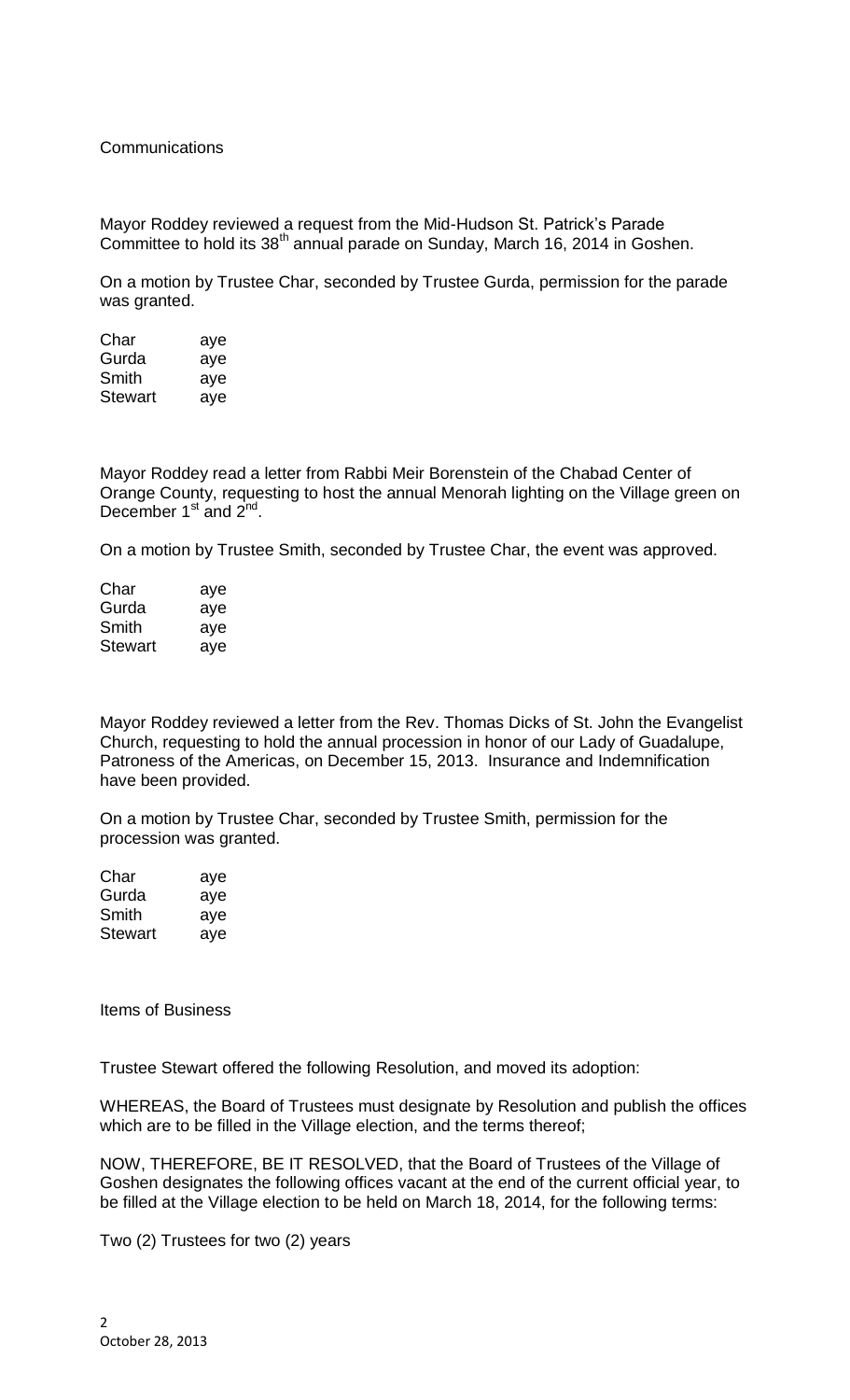IT IS FURTHER RESOLVED, that the Village Clerk is hereby directed to publish this Resolution in full in the Goshen Independent. This Resolution will take effect immediately.

The foregoing Resolution was seconded by Trustee Smith, and a vote resulted as follows:

| Char    | aye |
|---------|-----|
| Gurda   | aye |
| Smith   | aye |
| Stewart | aye |

Trustee Gurda moved the following, which was seconded by Trustee Smith:

WHEREAS, The Village of Goshen owns property designated as:

| Town of Goshen          |
|-------------------------|
| Town of Goshen          |
| Town of Goshen          |
| Town of Goshen          |
| <b>Town of Wallkill</b> |
|                         |

AND, WHEREAS, the above described property is used by the Village of Goshen for water supply purposes for its residents and others who use State and County facilities within the Village, and

WHEREAS, the County Legislature has exempted the described properties from County Taxation in years past,

NOW, THEREFORE, BE IT RESOLVED, that the Village of Goshen is requesting the Legislature of Orange County to exempt the described property from County taxation, for the year 2015, in view of its use for municipal purposes.

| Char           | aye |
|----------------|-----|
| Gurda          | aye |
| Smith          | aye |
| <b>Stewart</b> | ave |

The following was moved by Trustee Char, and seconded by Trustee Smith:

**WHEREAS**, Unico Goshen LLC, the owner of certain real property located at 107 West Main Street in the Village of Goshen which property is designated on the tax map as Section 111, Block 15, Lot 16 has heretofore made application to the Village Planning Board for certain land use approvals; and

**WHEREAS**, pursuant to Chapter 2 of the Code of the Village of Goshen applicants for land use approvals are responsible to pay certain fees in the amounts, including professional consultants fees, as set forth therein; and

**WHEREAS**, pursuant to Section 2-163 of the Village Code, the Village Board is empowered to levy any unpaid fees; and

**WHEREAS**, multiple attempts have been made to collect the fees due from Unico Goshen LLC who has at all times refused and neglected to pay the amounts rightly due and owing to the Village of Goshen;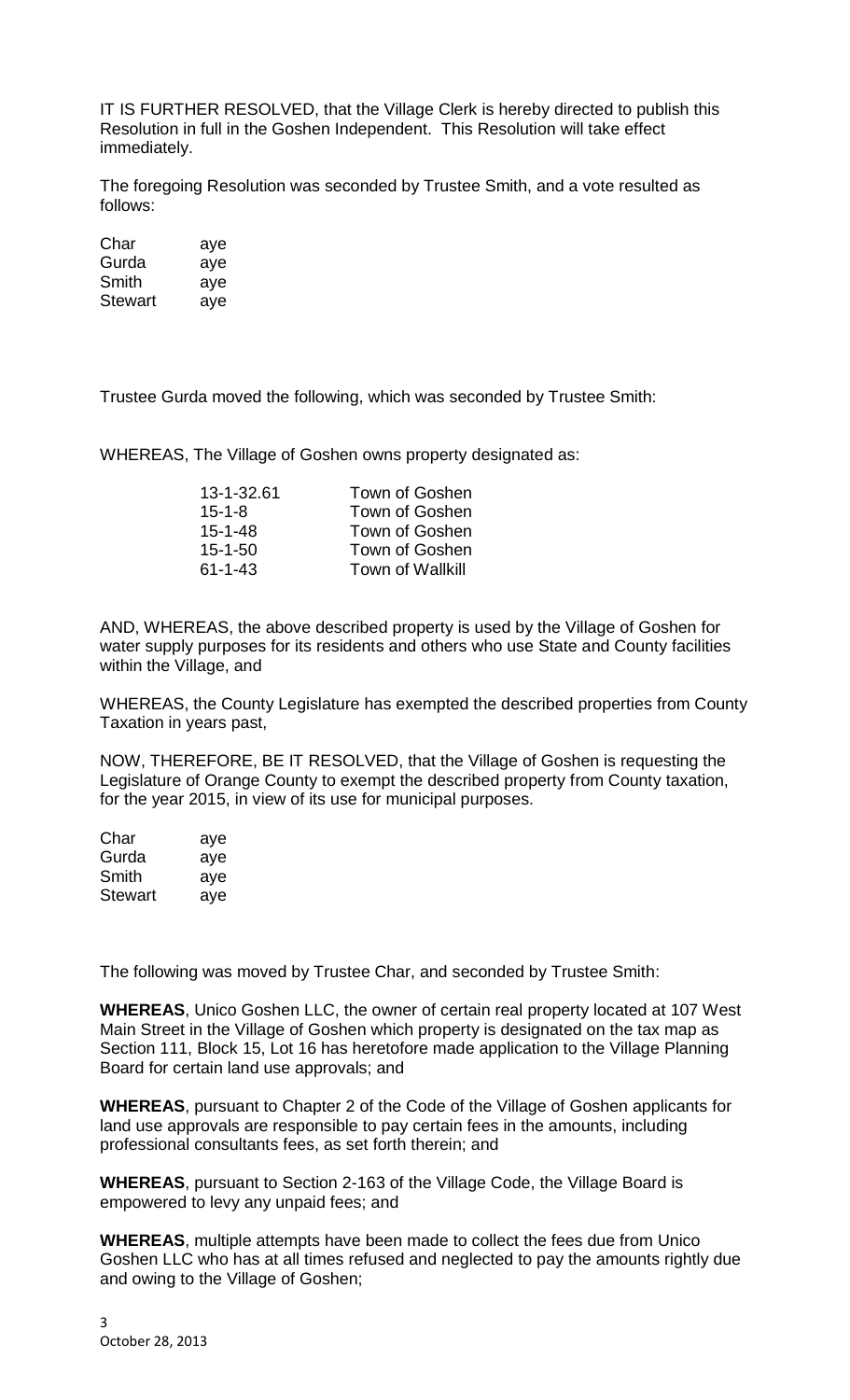## **NOW**, **THEREFORE**, it is hereby

**RESOLVED**, that the Village determines to levy the unpaid fees owed by Unico Goshen LLC to the Village of Goshen on the next Village tax bill regarding the real property known and designated as Section 111, Block 15, Lot 16 and the Village is hereby empowered to take any and all actions necessary and required to effectuate this Resolution.

| Char    | aye |
|---------|-----|
| Gurda   | aye |
| Smith   | aye |
| Stewart | aye |

On a motion by Trustee Stewart, seconded by Trustee Gurda, bills as examined by members of the Board were approved in accordance with Abstract 2013/2014 number 8, check numbers 6043 through 6252, for a total of \$891,365.56.

| Char           | aye |
|----------------|-----|
| Gurda          | aye |
| Smith          | aye |
| <b>Stewart</b> | aye |

On a motion by Trustee Char, seconded by Trustee Gurda, Lanc & Tully Engineering and Surveying, P.C., is authorized to submit a Notice of Intent, (NOI), that the Village of Goshen intends to be authorized by the NYS DEC SPDES General Permit for Storm Water Discharges from Municipal Separate Storm Sewer Systems, (MS4s).

| Char    | aye |
|---------|-----|
| Gurda   | aye |
| Smith   | aye |
| Stewart | aye |

The Goshen High School Leo Club was represented by Dan Goldstein, President, and the Club's advisor. Mr. Goldstein described the Club's  $3<sup>rd</sup>$  annual Walk for the Hungry, scheduled for Saturday, November  $16<sup>th</sup>$  from 1:00 p.m. to 3:00 p.m. The Board agreed to help publicize the event.

## Mayor/Trustee Comments

Trustee Gurda reported the following activities of the Water Department: a fire hydrant was rebuilt on Woodhill Drive; crews replaced couplings on two pumps at the filter plant; and hydrant flushing will be done this week between 11:00 p.m. and 7:00 a.m.

Trustee Gurda announced that the installation of the new water meters will begin next week.

Trustee Stewart noted the recent activities of the Department of Public Works: crews have been blacktop patching; crews assisted in crowd control for the recent Mustang Show; crews prepared for and assisted in the Hambletonian Marathon; and Fall leaf pick up has begun.

Mayor Roddey reported that there has been a lot of trouble with the Winston Drive pump station because of baby wipes being flushed and clogging pumps.